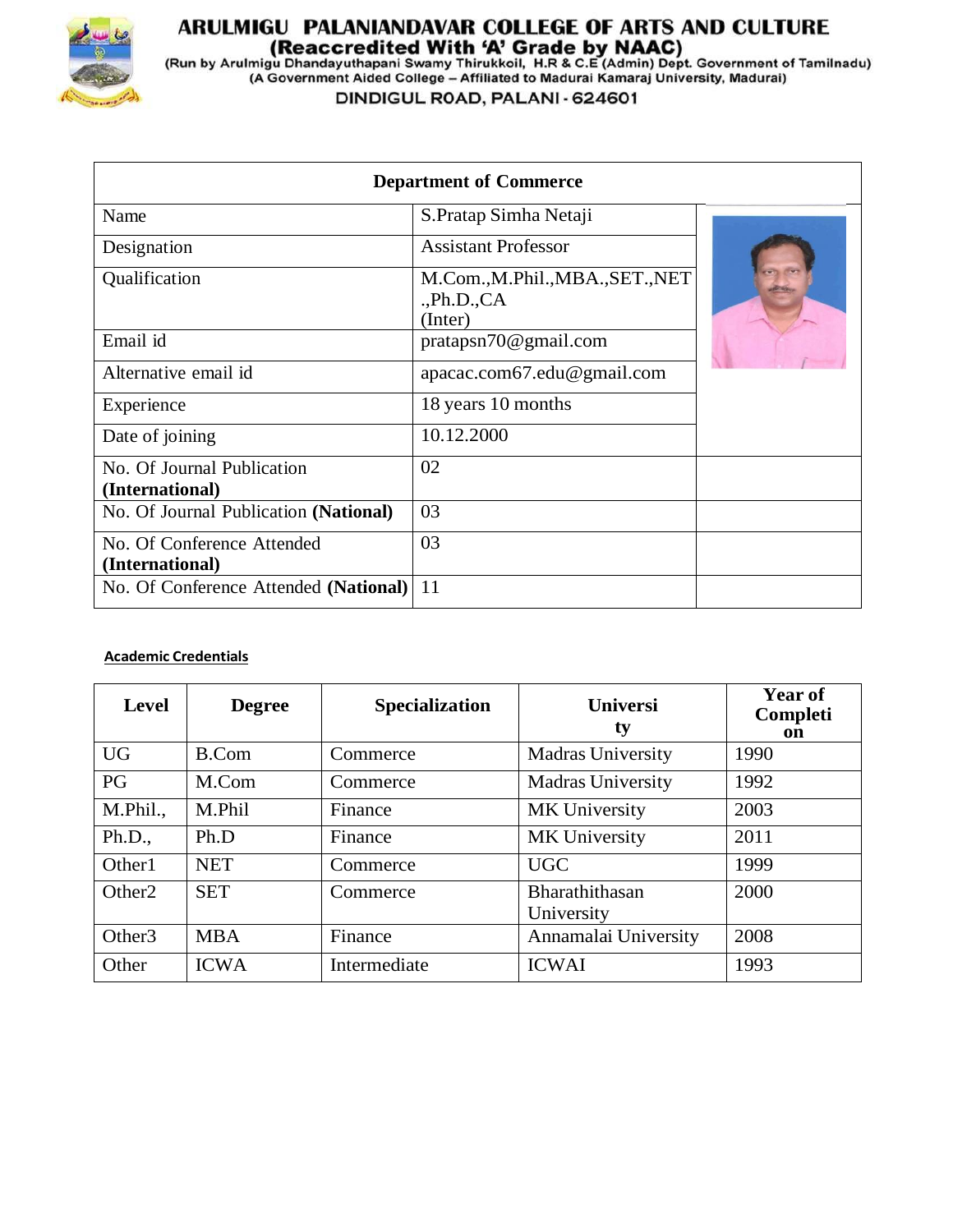## **Details of Journal Publications :**

|                  | <b>Sl.No</b> Date | Title of the research paper/Name        | <b>International/Natio</b> | <b>ISBN/ISSN</b>           |
|------------------|-------------------|-----------------------------------------|----------------------------|----------------------------|
|                  |                   | ofJournal                               | nal                        |                            |
| 1.               | January-          | International Journal of science        | International              | ISSN: 2394-<br>7209        |
|                  | 2016              | Technology and Humanities               |                            |                            |
| 2.               | March -           | <b>Customer Satisfaction towards</b>    | National                   | ISBN:978-<br>81-924081-    |
|                  | 2016              | ATM services in Agastees waram          |                            | $5 - 6$                    |
|                  |                   | Taluk, Kannyakumari Dist                |                            |                            |
|                  |                   | (Recent                                 |                            |                            |
|                  |                   | Trends in Indian E-Commerce)            |                            |                            |
| $\overline{3}$ . |                   | Insolvency and Bankruptcy<br>code, 2016 | National                   | ISBN:978-93-<br>81723-94-4 |
| $\overline{4}$ . | Jannuary-         | <b>Financial Sector Reforms</b>         | National                   | ISBN:978938839<br>8673     |
|                  | 2019              |                                         |                            |                            |
| 5.               | Feb-2019          | Transport Logistics in supply chain     | International              |                            |
|                  |                   | Management its prospects and            |                            |                            |
|                  |                   | challenges                              |                            |                            |

## **Details of Conference/Seminar :**

| Sl.N             | Date           | Title of the research paper                                       | <b>International</b> | Organised by                                                      |
|------------------|----------------|-------------------------------------------------------------------|----------------------|-------------------------------------------------------------------|
| $\mathbf 0$      |                |                                                                   | <b>National</b>      |                                                                   |
| 1                | Sep-<br>2008   | Impact of Financial Reforms on Textile Industry                   | <b>National</b>      | St.Xaviers college for<br>women, Aluva,<br>Kerala                 |
| 2.               | $Oct-$<br>2008 | Impact of Globalisation on Food Processing<br>Industries          | National             | Gandhigram Rural<br>University, Tamilnadu                         |
| 3.               | Dec-<br>2009   | Impact of Globalization of Indian Economy                         | National             | <b>IEA Conference, KIIT</b><br>University, Bhubaneswar,<br>Odisha |
| $\overline{4}$ . | Mar-<br>2014   | The Role of Banks and Insurance Company in<br>Financial Inclusion | <b>State</b>         | Arulmigu Palaniandavar<br>college for Women, Palani.              |